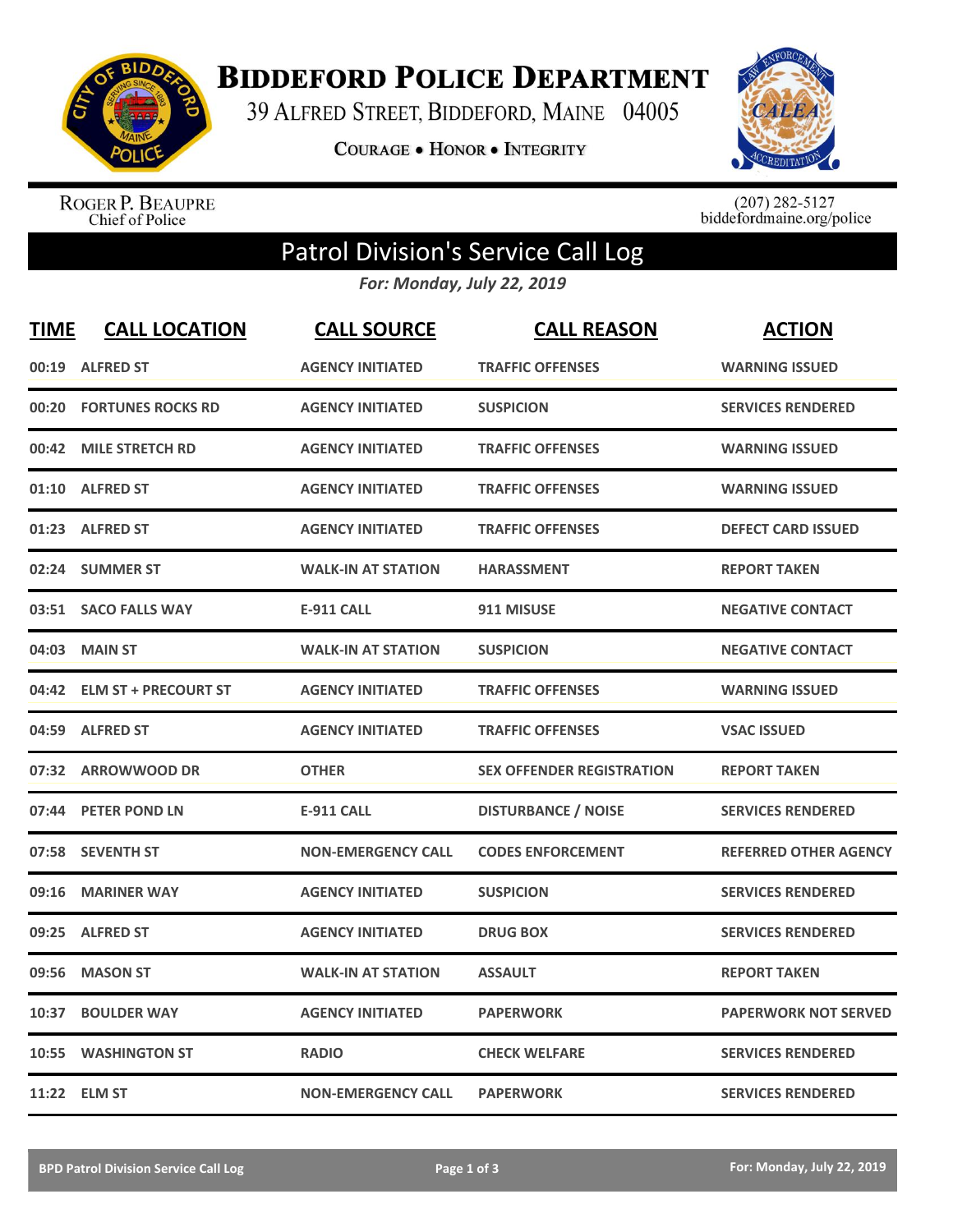| <b>TIME</b> | <b>CALL LOCATION</b>         | <b>CALL SOURCE</b>        | <b>CALL REASON</b>            | <b>ACTION</b>                |
|-------------|------------------------------|---------------------------|-------------------------------|------------------------------|
|             | 11:25 CENTER ST              | <b>NON-EMERGENCY CALL</b> | <b>SUSPICION</b>              | <b>VEHICLE TOWED</b>         |
|             | 11:36 CRESCENT ST            | <b>NON-EMERGENCY CALL</b> | <b>CHECK WELFARE</b>          | <b>SERVICES RENDERED</b>     |
|             | 12:02 EVANS RD               | <b>E-911 CALL</b>         | <b>SUSPICION</b>              | <b>NEGATIVE CONTACT</b>      |
|             | 12:05 SOUTH ST + ELM ST      | <b>NON-EMERGENCY CALL</b> | <b>THEFT</b>                  | <b>REPORT TAKEN</b>          |
|             | 12:17 CENTER ST              | <b>NON-EMERGENCY CALL</b> | <b>PARKING COMPLAINT</b>      | <b>SERVICES RENDERED</b>     |
|             | 12:20 YATES ST               | <b>NON-EMERGENCY CALL</b> | <b>PARKING COMPLAINT</b>      | <b>PARKING TICKET ISSUED</b> |
|             | 12:51 ELM ST                 | <b>E-911 CALL</b>         | 911 MISUSE                    | <b>SERVICES RENDERED</b>     |
|             | 13:09 ALFRED ST              | <b>NON-EMERGENCY CALL</b> | <b>COURT ORDERED CHECK IN</b> | <b>SERVICES RENDERED</b>     |
|             | 13:21 PROSPECT ST + CLARK ST | <b>RADIO</b>              | <b>SUSPICION</b>              | <b>SERVICES RENDERED</b>     |
|             | 13:55 FIRST ST               | <b>E-911 CALL</b>         | 911 MISUSE                    | <b>NEGATIVE CONTACT</b>      |
|             | 14:11 OAK ST                 | <b>E-911 CALL</b>         | <b>ASSAULT</b>                | <b>REPORT TAKEN</b>          |
|             | 14:25 WILSON ST              | <b>NON-EMERGENCY CALL</b> | <b>CHECK WELFARE</b>          | <b>NO ACTION REQUIRED</b>    |
|             | <b>14:32 DARTMOUTH ST</b>    | <b>E-911 CALL</b>         | 911 MISUSE                    | <b>WARNING ISSUED</b>        |
|             | 14:33 FIRST ST               | <b>NON-EMERGENCY CALL</b> | <b>PARKING COMPLAINT</b>      | <b>SERVICES RENDERED</b>     |
| 15:01       | <b>MARINER WAY</b>           | <b>NON-EMERGENCY CALL</b> | <b>DRUG - MARIJUANA</b>       | <b>REPORT TAKEN</b>          |
|             | <b>16:11 MAIN ST</b>         | E-911 CALL                | 911 MISUSE                    | <b>WARNING ISSUED</b>        |
|             | 16:34 ALFRED ST              | E-911 CALL                | 911 MISUSE                    | <b>NO ACTION REQUIRED</b>    |
|             | 16:34 PARKVIEW CT            | <b>E-911 CALL</b>         | <b>DOMESTIC COMPLAINTS</b>    | <b>REPORT TAKEN</b>          |
|             | 16:57 SULLIVAN ST            | <b>NON-EMERGENCY CALL</b> | <b>ELEVATOR EMERGENCY</b>     | <b>NO ACTION REQUIRED</b>    |
|             | 17:02 ALFRED ST + POOL ST    | <b>NON-EMERGENCY CALL</b> | <b>NO TRAFFIC LIGHTS</b>      | <b>SERVICES RENDERED</b>     |
|             | 17:03 POOL ST + ALFRED ST    | <b>NON-EMERGENCY CALL</b> | <b>TRAFFIC SIGNALS</b>        | <b>SERVICES RENDERED</b>     |
|             | 17:08 ALFRED ST              | <b>NON-EMERGENCY CALL</b> | <b>ASSAULT</b>                | <b>REPORT TAKEN</b>          |
|             | 17:13 HILL ST + POOL ST      | <b>NON-EMERGENCY CALL</b> | <b>TRAFFIC SIGNALS</b>        | <b>SERVICES RENDERED</b>     |
|             | 18:16 ALFRED ST + ANDREWS RD | <b>AGENCY INITIATED</b>   | <b>DISABLED VEHICLE</b>       | <b>SERVICES RENDERED</b>     |
|             | 18:35 LAFAYETTE ST           | <b>NON-EMERGENCY CALL</b> | <b>ARTICLES LOST</b>          | <b>SERVICES RENDERED</b>     |
|             | 18:43 WASHINGTON ST          | <b>NON-EMERGENCY CALL</b> | <b>THEFT</b>                  | <b>REPORT TAKEN</b>          |